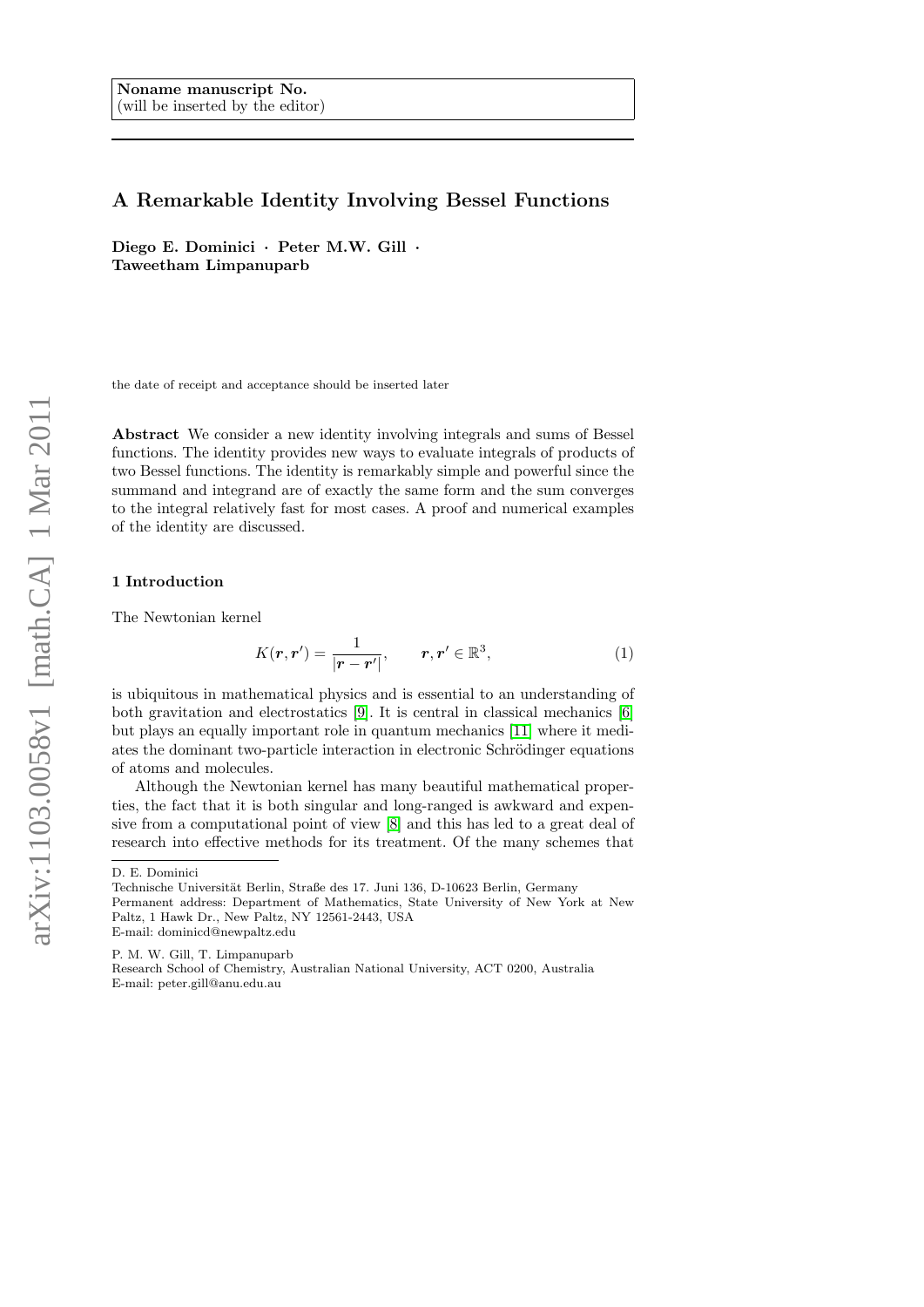have been developed, Ewald partitioning [\[3\]](#page-9-4), multipole methods [\[7\]](#page-9-5) and Fourier transform techniques [\[15\]](#page-9-6) are particularly popular and have enabled the simulation of large-scale particulate and continuous systems, even on relatively inexpensive computers.

A recent alternative  $[4, 5, 13, 19]$  $[4, 5, 13, 19]$  $[4, 5, 13, 19]$  $[4, 5, 13, 19]$  to these conventional techniques is to resolve [\(1\)](#page-0-0), a non-separable kernel, into a sum of products of one-body functions

<span id="page-1-0"></span>
$$
K(\mathbf{r}, \mathbf{r}') = \sum_{l=0}^{\infty} \sum_{m=-l}^{l} Y_{lm}(\mathbf{r}) Y_{lm}(\mathbf{r}') K_l(\mathbf{r}, \mathbf{r}') = \sum_{n,l=0}^{\infty} \sum_{m=-l}^{l} \phi_{nlm}(\mathbf{r}) \phi_{nlm}(\mathbf{r}')
$$
(2)

where  $Y_{lm}(r)$  is a real spherical harmonic [\[14,](#page-9-11) 14.30.2] of the angular part of three dimensional vector  $r$ ,

<span id="page-1-2"></span>
$$
K_l(r,r') = 4\pi \int_0^\infty \frac{J_{l+1/2}(kr)J_{l+1/2}(kr')}{k\sqrt{rr'}} dk,
$$

 $J_l(z)$  is a Bessel function of the first kind [\[14,](#page-9-11) 10.2.2], and  $r = |\mathbf{r}|$ . The resolution [\(2\)](#page-1-0) is computationally useful because it decouples the coordinates  $r$  and  $r'$  and allows the two-body interaction integral

$$
E[\rho_a, \rho_b] = \iint \rho_a(\mathbf{r}) K(\mathbf{r}, \mathbf{r}') \rho_b(\mathbf{r}') d\mathbf{r} d\mathbf{r}',\tag{3}
$$

between densities  $\rho_a(\mathbf{r})$  and  $\rho_b(\mathbf{r})$  to be recast as

<span id="page-1-1"></span>
$$
E[\rho_a, \rho_b] = \sum_{n=0}^{\infty} \sum_{l=0}^{\infty} \sum_{m=-l}^{l} A_{nlm} B_{nlm},
$$
 (4)

where  $A_{nlm}$  is a one-body integral of the product of  $\rho_a(\mathbf{r})$  and  $\phi_{nlm}(\mathbf{r})$ . If the one-body integrals can be evaluated efficiently and the sum converges rapidly, [\(4\)](#page-1-1) may offer a more efficient route to  $E[\rho_a, \rho_b]$  than [\(3\)](#page-1-2).

The key question is how best to obtain the  $K_l$  resolution

$$
K_l(r,r') = \sum_{n=0}^{\infty} K_{nl}(r) K_{nl}(r').
$$

Previous attempts [\[4,](#page-9-7) [5,](#page-9-8) [19\]](#page-9-10) yielded complicated  $K_{nl}$  whose practical utility is questionable but, recently, we have discovered the remarkable identity

<span id="page-1-3"></span>
$$
\int_0^\infty \frac{J_\nu(at)J_\nu(bt)}{t}dt = \sum_{n=0}^\infty \varepsilon_n \frac{J_\nu(an)J_\nu(bn)}{n} \tag{5}
$$

where  $a, b \in [0, \pi], \nu = \frac{1}{2}, \frac{3}{2}, \frac{5}{2}, \dots$  and  $\varepsilon_n$  is defined by

<span id="page-1-4"></span>
$$
\varepsilon_n = \begin{cases} \frac{1}{2}, & n = 0 \\ 1, & n \ge 1 \end{cases} . \tag{6}
$$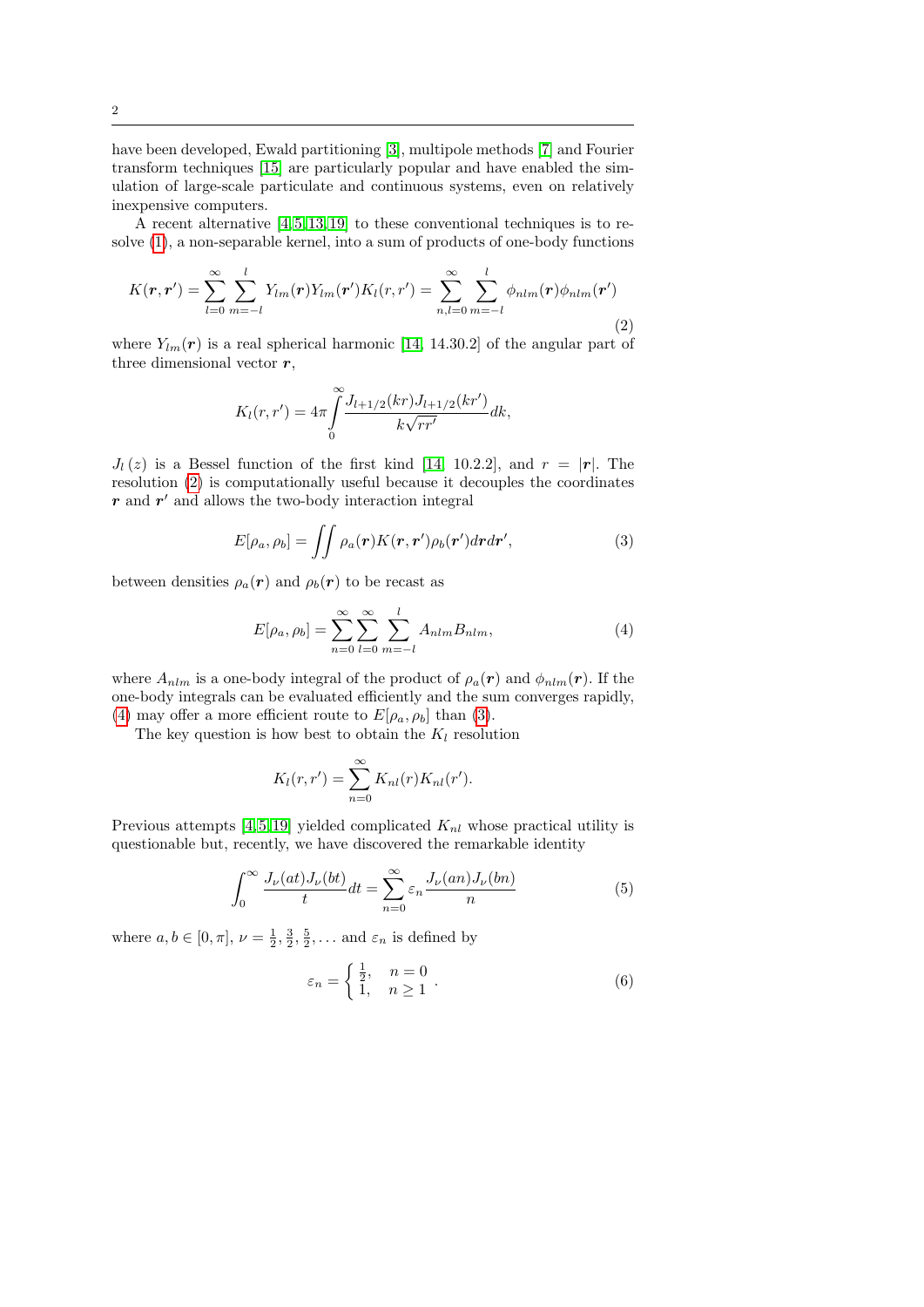$$
\phi_{nlm}(\boldsymbol{r}) = \sqrt{\frac{4\pi\varepsilon_n}{rn}} J_{l+1/2}(rn) Y_{lm}(\boldsymbol{r}),
$$

and these provide a resolution which is valid provided  $r < \pi$ .

The aim of this Communication is to prove an extended version of the identity [\(5\)](#page-1-3) and demonstrate its viability in approximating the integral of Bessel functions.

### 2 Preliminaries

The Bessel function of the first kind  $J_{\nu}(z)$  is defined by [\[20,](#page-9-13) 3.1 (8)]

<span id="page-2-0"></span>
$$
J_{\nu}(z) = \sum_{n=0}^{\infty} \frac{(-1)^n}{\Gamma(\nu+n+1) n!} \left(\frac{z}{2}\right)^{\nu+2n}.
$$
 (7)

It follows from [\(7\)](#page-2-0) that

$$
J_{\nu}\left(z\right)\left(\frac{z}{2}\right)^{-\nu}
$$

is an entire function of z and we have

$$
\lim_{z \to 0} J_{\nu}(z) \left(\frac{z}{2}\right)^{-\nu} = \frac{1}{\Gamma(\nu+1)}.
$$

Gauss' hypergeometric function is defined by [\[1,](#page-9-14) 2.1.2]

<span id="page-2-1"></span>
$$
{}_2F_1\left(\begin{array}{c} a,b \\ c \end{array}; z\right) = \sum_{k=0}^{\infty} \frac{(a)_k (b)_k}{(c)_k} \frac{z^k}{k!},\tag{8}
$$

where  $(u)_k$  is the Pochhammer symbol (or rising factorial), given by

$$
(u)_k = u (u+1) \cdots (u+k-1).
$$

The series [\(8\)](#page-2-1) converges absolutely for  $|z| < 1$  [\[1,](#page-9-14) 2.1.1]. If Re  $(c - a - b) > 0$ , we have [\[1,](#page-9-14) 2.2.2]

<span id="page-2-3"></span>
$$
{}_2F_1\left(\begin{array}{c} a,b \\ c \end{array};1\right) = \frac{\Gamma(c)\Gamma(c-a-b)}{\Gamma(c-a)\Gamma(c-b)}.\tag{9}
$$

Many special functions can be defined in terms of the hypergeometric function. In particular, the Gegenbauer (or ultraspherical) polynomials  $C_n^{(\lambda)}(t)$  are defined by [\[10,](#page-9-15) 9.8.19]

<span id="page-2-2"></span>
$$
C_n^{(\lambda)}(x) = \frac{(2\lambda)_n}{n!} {}_2F_1\left(\begin{array}{c} -n, n+2\lambda \\ \lambda + \frac{1}{2} \end{array}; \frac{1-x}{2}\right),\tag{10}
$$

with  $n \in \mathbb{N}_0$  and

$$
\mathbb{N}_0=\left\{0,1,\ldots\right\}.
$$

In the sequel, we will use the following Lemmas.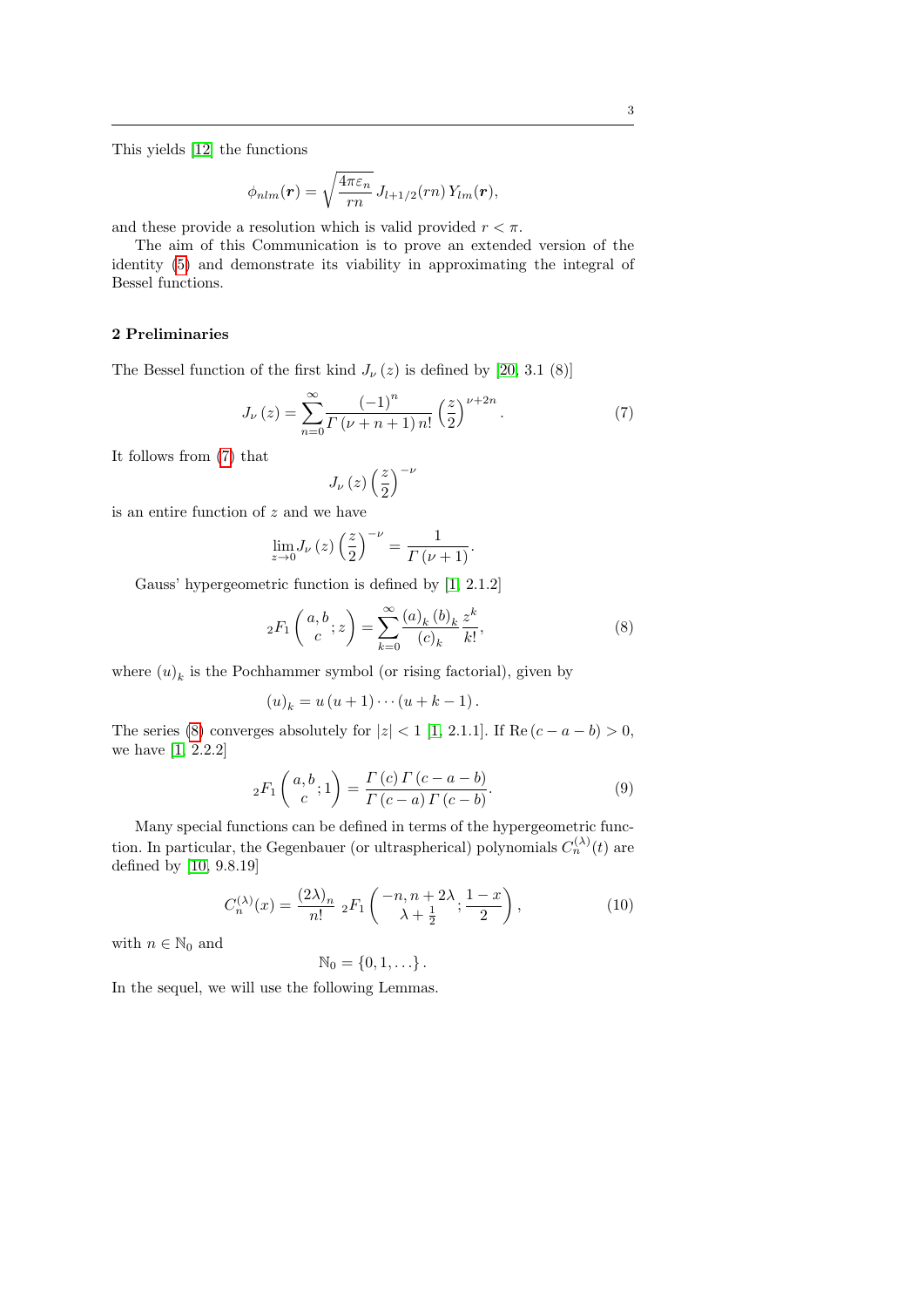**Lemma 1** For  $k \in \mathbb{N}_0$ , we have

<span id="page-3-1"></span>
$$
C_{2k}^{(\mu-2k)}(x) = \frac{(k+1-\mu)_k}{k!} (1-x^2)^{\frac{1}{2}-\mu+2k}
$$
  
 
$$
\times {}_{2}F_{1}\left(\frac{1}{2}+k, \frac{1}{2}-\mu+k; x^2\right), \quad |x|<1.
$$
 (11)

Proof Using the formula [\[1,](#page-9-14) 3.1.12]

$$
{}_{2}F_{1}\left(\frac{2a,2b}{a+b+\frac{1}{2}};\frac{x+1}{2}\right) = \frac{\Gamma\left(a+b+\frac{1}{2}\right)\Gamma\left(\frac{1}{2}\right)}{\Gamma\left(a+\frac{1}{2}\right)\Gamma\left(b+\frac{1}{2}\right)} {}_{2}F_{1}\left(\frac{a,b}{\frac{1}{2}};x^{2}\right)
$$

$$
-x\frac{\Gamma\left(a+b+\frac{1}{2}\right)\Gamma\left(-\frac{1}{2}\right)}{\Gamma\left(a\right)\Gamma\left(b\right)} {}_{2}F_{1}\left(a+\frac{1}{2};b+\frac{1}{2};x^{2}\right)
$$

in [\(10\)](#page-2-2), we obtain

<span id="page-3-0"></span>
$$
C_{2k}^{(\mu-2k)}(x) = \frac{2^{2\mu-2k-1}\Gamma(\mu-2k+\frac{1}{2})\Gamma(\mu-k)}{\Gamma(\frac{1}{2}-k)\Gamma(2\mu-4k)(2k)!} \; {}_2F_1\left(\begin{array}{c} -k, \mu-k \\ \frac{1}{2} \end{array}; x^2\right),\tag{12}
$$

since  $\frac{1}{\Gamma(-k)} = 0$  for  $k = 0, 1, ...$ 

Applying Euler's transformation [\[1,](#page-9-14) 2.2.7]

$$
{}_2F_1\left(\begin{array}{c} a,b \\ c \end{array};x\right) = (1-x)^{c-a-b} {}_2F_1\left(\begin{array}{c} c-a,c-b \\ c \end{array};x\right)
$$

to  $(12)$ , we get

$$
C_{2k}^{(\mu-2k)}(x) = \frac{2^{2\mu-2k-1}\Gamma(\mu-2k+\frac{1}{2})\Gamma(\mu-k)}{\Gamma(\frac{1}{2}-k)\Gamma(2\mu-4k)(2k)!}
$$
  
 
$$
\times (1-x^2)^{\frac{1}{2}-\mu+2k} {}_{2}F_1\left(\frac{1}{2}+k,\frac{1}{2}-\mu+k,\frac{1}{2}\right),
$$

and [\(11\)](#page-3-1) follows since

$$
\frac{2^{2\mu-2k-1}\Gamma(\mu-2k+\frac{1}{2})\Gamma(\mu-k)}{\Gamma(\frac{1}{2}-k)\Gamma(2\mu-4k)(2k)!} = \frac{(k+1-\mu)_k}{k!}.
$$

**Lemma 2** Let the function  $h(x; a)$  be defined by

$$
h(x;a) = \begin{cases} A_k^{\mu}(a) \left(1 - \frac{x^2}{a^2}\right)^{\mu - 2k - \frac{1}{2}} C_{2k}^{(\mu - 2k)}(\frac{x}{a}), & 0 \le x < a \\ 0, & a \le x \le \pi \end{cases}
$$

where  $0 < a < \pi$ ,

<span id="page-3-2"></span>
$$
A_{k}^{\mu}(a) = \frac{(-1)^{k} (2k)! \Gamma(\mu - 2k) 2^{2\mu - 2k - 1}}{a^{2k + 1} \Gamma(2\mu - 2k)},
$$
\n(13)

 $\text{Re}(\mu) > 2k - \frac{1}{2}$  and  $k \in \mathbb{N}_0$ .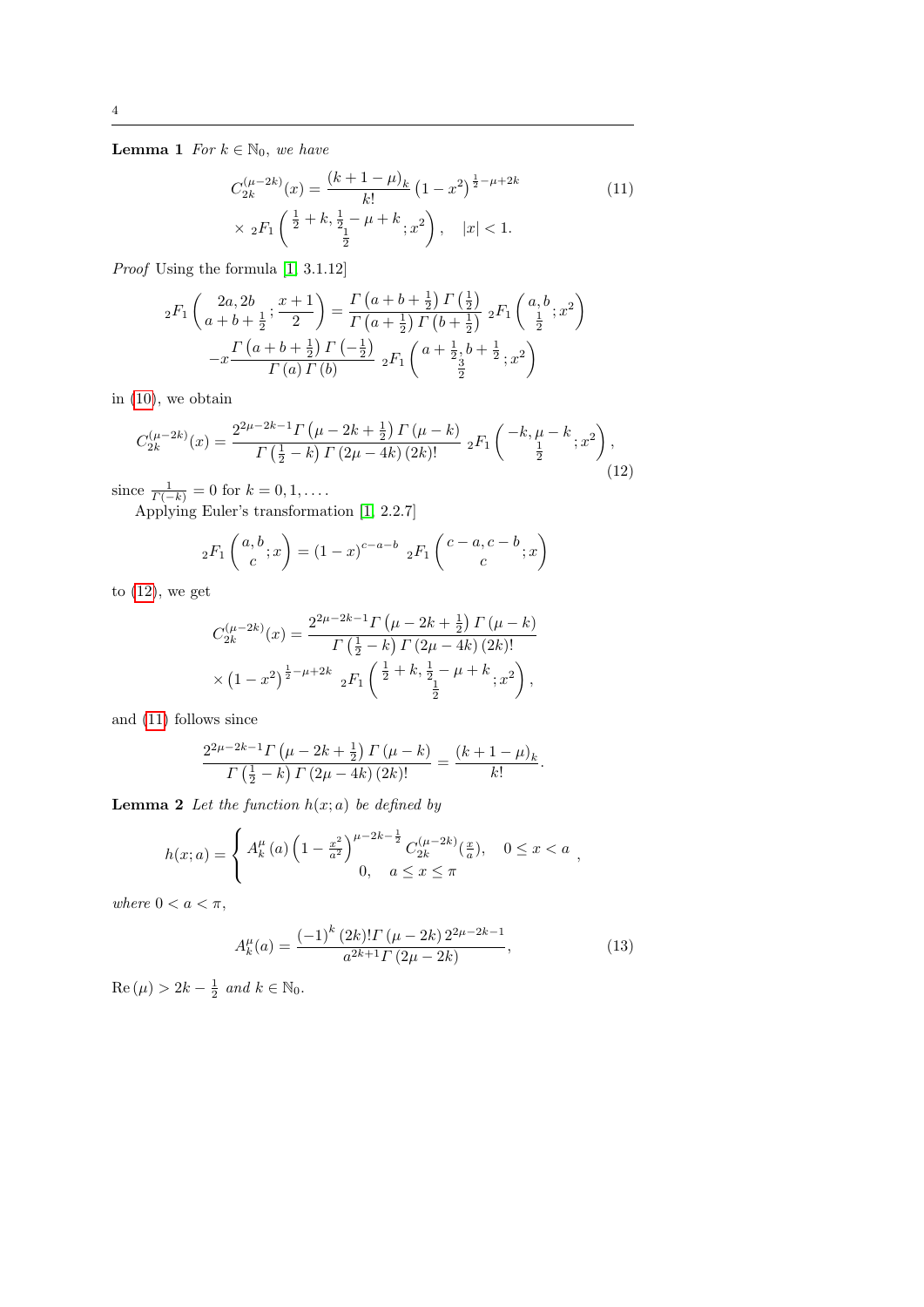Then,  $h(x; a)$  can be represented by the Fourier cosine series

<span id="page-4-2"></span>
$$
h(x;a) = \sum_{n=0}^{\infty} \varepsilon_n \frac{J_\mu(na)}{\left(\frac{1}{2}an\right)^{\mu}} n^{2k} \cos(nx) , \qquad (14)
$$

where  $\varepsilon_n$  was defined in [6.](#page-1-4)

*Proof* For  $\text{Re}(\sigma) > -\frac{1}{2}, \alpha > 0$  and  $k \in \mathbb{N}_0$ , we have [\[20,](#page-9-13) 3.32]

<span id="page-4-0"></span>
$$
\int_{0}^{1} (1 - t^{2})^{\sigma - \frac{1}{2}} C_{2k}^{(\sigma)}(t) \cos(\alpha t) dt = \frac{\pi (-1)^{k} \Gamma(2k + 2\sigma)}{(2k)! \Gamma(\sigma) (2\alpha)^{\sigma}} J_{\sigma + 2k}(\alpha).
$$
 (15)

Replacing  $\sigma = \mu - 2k$  and  $\alpha = na$  in [\(15\)](#page-4-0), we obtain

$$
\frac{J_{\mu}(na) n^{2k}}{\left(\frac{1}{2}an\right)^{\mu}} = 2a \int_{0}^{1} A_{k}^{\mu}(a) \left(1 - t^{2}\right)^{\mu - 2k - \frac{1}{2}} C_{2k}^{(\mu - 2k)}(t) \cos\left(nat\right) dt
$$

or

<span id="page-4-3"></span>
$$
\frac{J_{\mu}(na)}{\left(\frac{1}{2}an\right)^{\mu}}n^{2k} = \frac{2}{\pi} \int_{0}^{a} h(x;a)\cos(nx) \, dx,\tag{16}
$$

and the result follows.

## 3 Main result

The discontinuous integral

$$
I\left(a,b\right) = \int\limits_{0}^{\infty} \frac{J_{\mu}\left(at\right)J_{\nu}\left(bt\right)}{t^{\lambda}}dt,
$$

was investigated by Weber [\[21\]](#page-9-16), Sonine [\[18\]](#page-9-17) and Schafheitlin [\[17\]](#page-9-18). They proved that [\[20,](#page-9-13) 13.4 (2)]

<span id="page-4-1"></span>
$$
I\left(a,b\right) = \frac{a^{\lambda-\nu-1}b^{\nu}\Gamma\left(\frac{\nu+\mu-\lambda+1}{2}\right)}{2^{\lambda}\Gamma\left(\nu+1\right)\Gamma\left(\frac{\lambda+\mu-\nu+1}{2}\right)}\,{}_2F_1\left(\frac{\nu+\mu-\lambda+1}{2},\frac{\nu-\mu-\lambda+1}{2};\left(\frac{b}{a}\right)^2\right),\tag{17}
$$

for

<span id="page-4-4"></span>
$$
Re(\mu + \nu + 1) > Re(\lambda) > -1
$$
\n(18)

and  $0 < b < a$ . The corresponding expression for the case when  $0 < a < b$ , is obtained from [\(17\)](#page-4-1) by interchanging a, b and also  $\mu$ ,  $\nu$ . When  $a = b$ , we have [\[20,](#page-9-13) 13.41 (2)]

$$
I(a,a) = \frac{a^{\lambda-1} \Gamma\left(\frac{\nu+\mu-\lambda+1}{2}\right) \Gamma(\lambda)}{2^{\lambda} \Gamma\left(\frac{\lambda+\mu-\nu+1}{2}\right) \Gamma\left(\frac{\lambda+\nu-\mu+1}{2}\right) \Gamma\left(\frac{\nu+\mu+\lambda+1}{2}\right)},
$$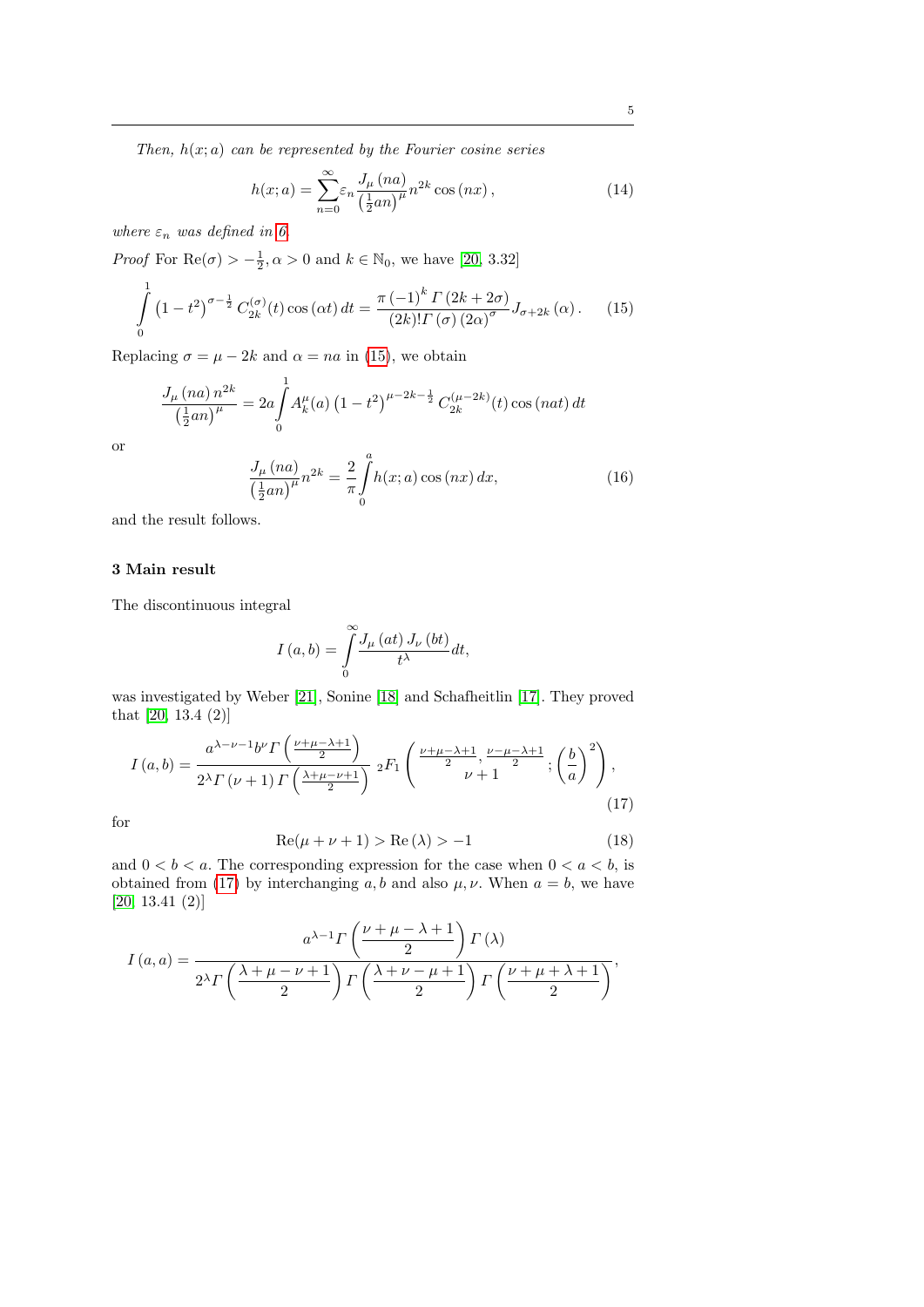provided that  $\text{Re}(\mu + \nu + 1) > \text{Re}(\lambda) > 0$ . This result also follows from Gauss' summation formula [\(9\)](#page-2-3) and [\(17\)](#page-4-1).

<span id="page-5-2"></span>**Theorem 1** If  $0 < b < a < \pi$ , Re  $(\mu) > 2k - \frac{1}{2}$ , Re  $(\nu) > -\frac{1}{2}$ ,  $k \in \mathbb{N}_0$ , and

$$
S_k(a,b) = \sum_{n=0}^{\infty} \varepsilon_n \frac{J_\mu(an)}{\left(\frac{1}{2}an\right)^{\mu} \left(\frac{1}{2}bn\right)^{\nu}} \left(\frac{an}{2}\right)^{2k}
$$

,

then,

<span id="page-5-3"></span>
$$
S_k(a,b) = \frac{\Gamma(k + \frac{1}{2})}{a\Gamma(\nu+1)\Gamma(\mu-k+\frac{1}{2})} {}_2F_1\left(\frac{\frac{1}{2} + k, \frac{1}{2} - \mu + k}{\nu+1}; \left(\frac{b}{a}\right)^2\right). \tag{19}
$$

*Proof* Multiplying [\(14\)](#page-4-2) by  $A_0^{\nu}(b) \frac{2}{\pi} \left(1 - \frac{x^2}{b^2}\right)$  $\left(\frac{x^2}{b^2}\right)^{\nu-\frac{1}{2}}$  and integrating from 0 to b, we get

<span id="page-5-0"></span>
$$
S_k(a,b) = \frac{2}{\pi} A_0^{\nu}(b) A_k^{\mu}(a) \int_0^b \left(1 - \frac{x^2}{b^2}\right)^{\nu - \frac{1}{2}} \left(1 - \frac{x^2}{a^2}\right)^{\mu - 2k - \frac{1}{2}} C_{2k}^{(\mu - 2k)}(\frac{x}{a}) dx,
$$
\n(20)

where we have used the integral representation [\(16\)](#page-4-3). Setting  $x = bt$  and  $b = \omega a$ in [\(20\)](#page-5-0), we obtain

<span id="page-5-1"></span>
$$
S_k(a,b) = \frac{2b}{\pi} A_0^{\nu}(b) A_k^{\mu}(a) \int_0^1 (1 - t^2)^{\nu - \frac{1}{2}} (1 - \omega^2 t^2)^{\mu - 2k - \frac{1}{2}} C_{2k}^{(\mu - 2k)}(\omega t) dt.
$$
\n(21)

Thus, we can re-write [\(21\)](#page-5-1) as

$$
S_k(a,b) = \frac{2b}{\pi} A_0^{\nu}(b) A_k^{\mu}(a) \frac{2^{2\mu - 2k - 1} \Gamma(\mu - 2k + \frac{1}{2}) \Gamma(\mu - k)}{\Gamma(\frac{1}{2} - k) \Gamma(2\mu - 4k) (2k)!}
$$
  
 
$$
\times \int_0^1 (1 - t^2)^{\nu - \frac{1}{2}} 2F_1\left(\frac{\frac{1}{2} + k, \frac{1}{2} - \mu + k}{\frac{1}{2}}; \omega^2 t^2\right) dt,
$$

or, using [\(13\)](#page-3-2) and changing variables in the integral,

$$
S_k(a,b) = \frac{(-1)^k 2^{2k} \sqrt{\pi}}{a^{2k+1} \Gamma(\mu - k + \frac{1}{2}) \Gamma(\nu + \frac{1}{2}) \Gamma(\frac{1}{2} - k)}
$$
  
 
$$
\times \int_0^1 s^{-\frac{1}{2}} (1 - s)^{\nu - \frac{1}{2}} 2F_1\left(\frac{1}{2} + k, \frac{1}{2} - \mu + k, \frac{1}{2} s\right) ds.
$$

Recalling the formula [\[1,](#page-9-14) Th. 2.2.4]

$$
{}_2F_1\left(\begin{array}{c} a,b \\ c \end{array};x\right) = \frac{\Gamma(c)}{\Gamma(d)\Gamma(c-d)} \int_0^1 t^{d-1} (1-t)^{c-d-1} {}_2F_1\left(\begin{array}{c} a,b \\ d \end{array};xt\right) dt,
$$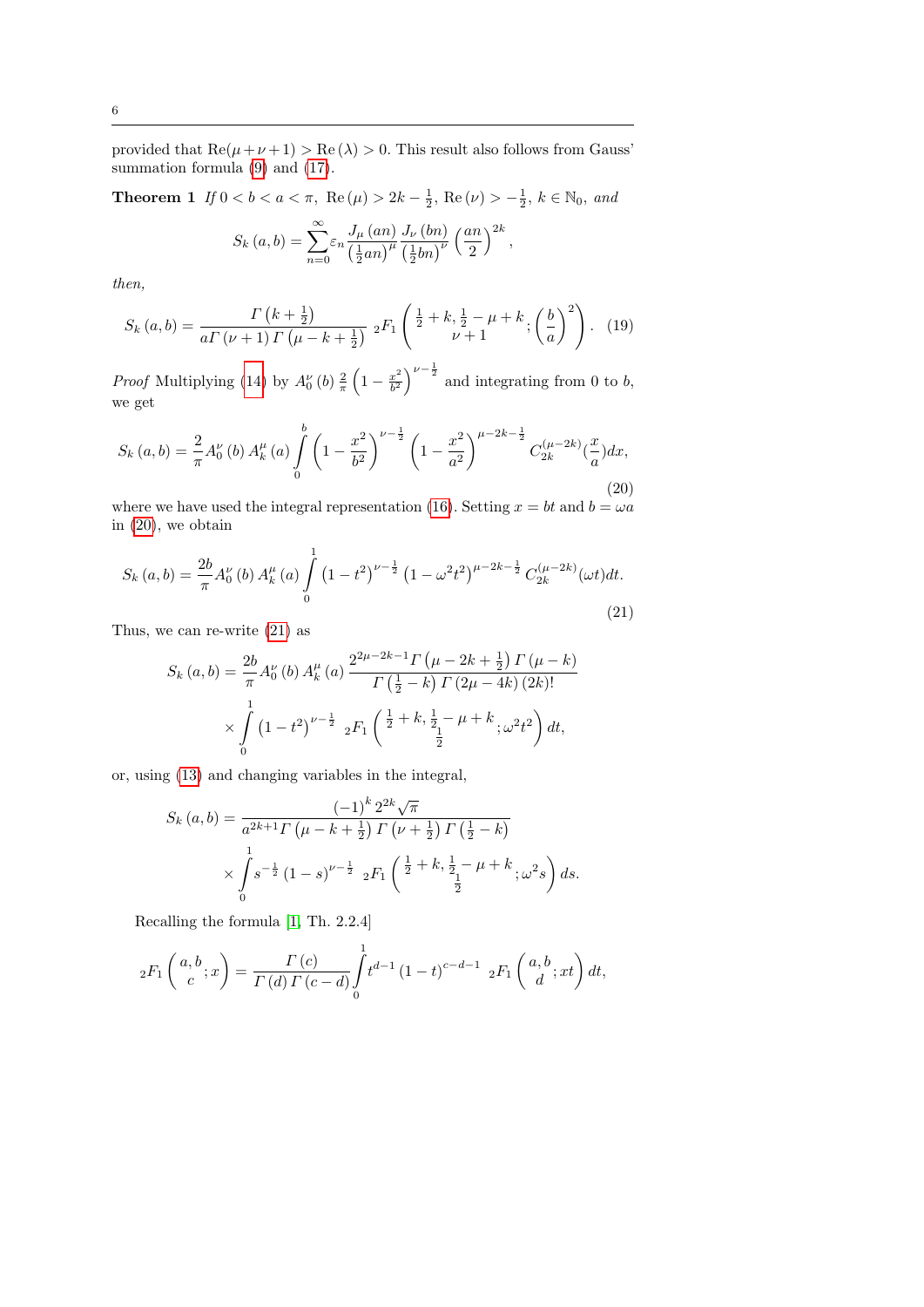valid for  $\text{Re}(c) > \text{Re}(d) > 0, x \in \mathbb{C} \setminus [1, \infty)$ , we conclude that

$$
S_k(a,b) = \frac{(-1)^k 2^{2k} \sqrt{\pi}}{a^{2k+1} \Gamma(\mu - k + \frac{1}{2}) \Gamma(\nu + \frac{1}{2}) \Gamma(\frac{1}{2} - k)} \times \frac{\sqrt{\pi} \Gamma(\nu + \frac{1}{2})}{\Gamma(\nu + 1)} {}_2F_1\left(\frac{1}{2} + k, \frac{1}{2} - \mu + k, \omega^2\right).
$$

But since [\[1,](#page-9-14) 1.2.1]

$$
\Gamma\left(k+\frac{1}{2}\right)\Gamma\left(\frac{1}{2}-k\right) = \left(-1\right)^k \pi, \quad k=0,1,\ldots,
$$

the result follows.

The special case of Theorem [1](#page-5-2) in which  $k = 0$ , was derived by Cooke in [\[2\]](#page-9-19), as part of his work on Schlömilch series.

<span id="page-6-0"></span>Corollary 1 If  $0 < b < a < \pi$ , Re  $(\mu) > 2k - \frac{1}{2}$ , Re  $(\nu) > -\frac{1}{2}$ ,  $k \in \mathbb{N}_0$ , then

$$
\int_{0}^{\infty} \frac{J_{\mu}\left(at\right)J_{\nu}\left(bt\right)}{t^{\mu+\nu-2k}}dt = \sum_{n=0}^{\infty} \varepsilon_n \frac{J_{\mu}\left(an\right)J_{\nu}\left(bn\right)}{n^{\mu+\nu-2k}}.
$$

*Proof* The result follows immediately from [\(17\)](#page-4-1) and [\(19\)](#page-5-3), after taking  $\lambda =$  $\mu + \nu - 2k$ . Note that since for all  $k \in \mathbb{N}_0$ 

$$
Re(\mu + \nu + 1) = Re(2k + 1 + \lambda) > Re(1 + \lambda) > Re(\lambda)
$$

and

$$
Re(\lambda) = Re(\mu + \nu - 2k) > -1,
$$

the conditions [\(18\)](#page-4-4) are satisfied.

Corollary 2 If  $0 < a, b < \pi$ , and  $\text{Re}(\mu) > 0$ , then

$$
\sum_{n=0}^{\infty} \varepsilon_n \frac{J_{\mu}(an) J_{\mu}(bn)}{n} = \int_{0}^{\infty} \frac{J_{\mu}(at) J_{\mu}(bt)}{t} dt = \begin{cases} \frac{1}{2\mu} \left(\frac{a}{b}\right)^{\mu}, & a \leq b \\ \frac{1}{2\mu} \left(\frac{b}{a}\right)^{\mu}, & a \geq b \end{cases}.
$$

Proof The result is a consequence of Corollary [1](#page-6-0) and a special case of the integral [\(17\)](#page-4-1) (see [\[20,](#page-9-13) 13.42 (1)]).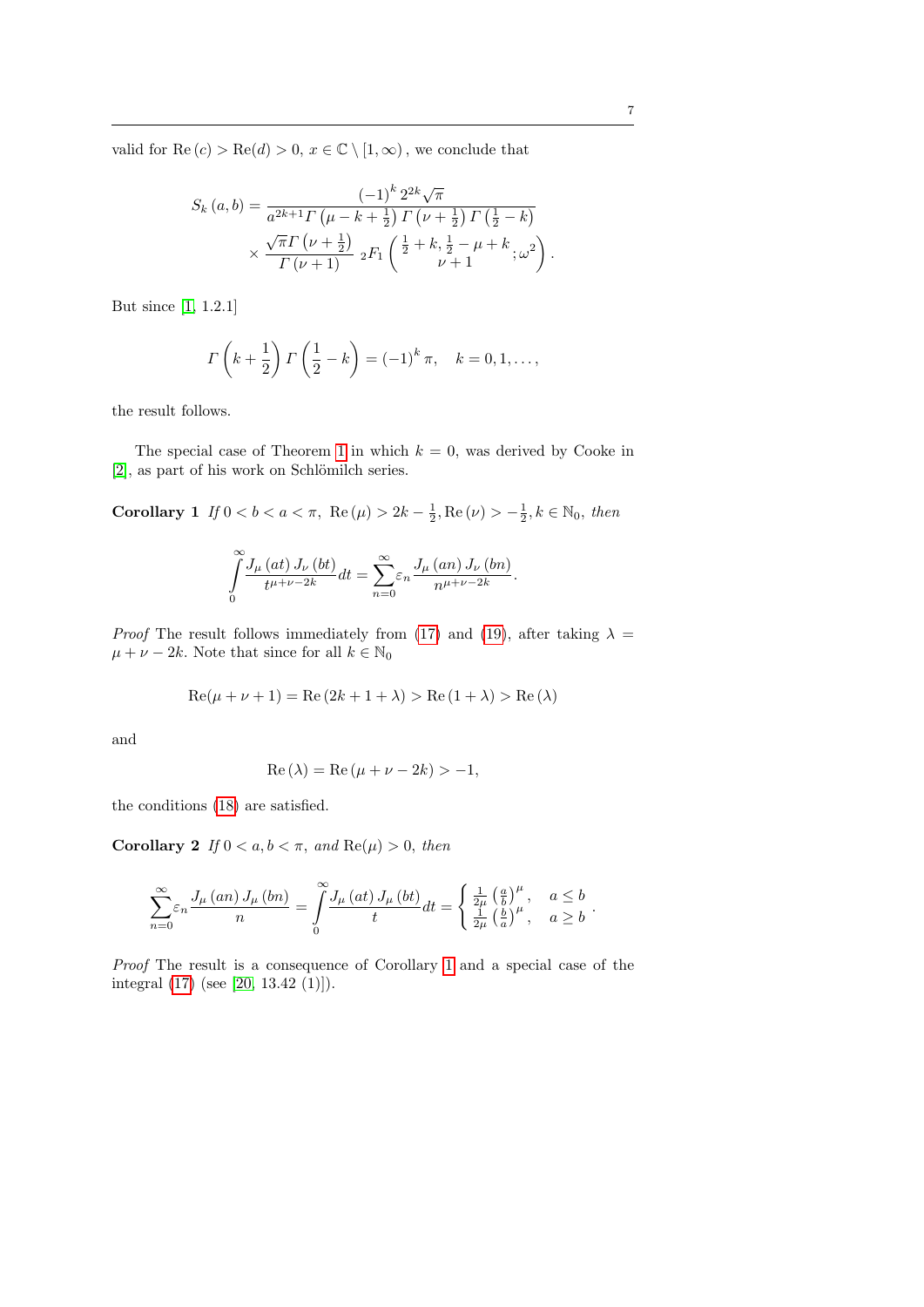

**Fig. 2** Truncation error  $R_{20}(a, b)$  for  $a, b \in [-2\pi, 2\pi]$ 



**Table 1**  $R_N(a, b)$  for  $a = \pi/2$  and various b and N

|       | b           |            |              |             |             |            |
|-------|-------------|------------|--------------|-------------|-------------|------------|
| N     | $\pi/4$     | $2\pi/4$   | $3\pi/4$     | $4\pi/4$    | $5\pi/4$    | $6\pi/4$   |
| 1.    | 3.15E-02    | 1.81E-01   | 3.15E-02     | $-2.37E-02$ | $-4.12E-02$ | $-3.09E-2$ |
| 10    | $-3.10E-03$ | $2.02E-02$ | $-2.40E-03$  | $1.45E-04$  | 1.74E-03    | $-1.16E-2$ |
| 100   | $-1.79E-06$ | $2.03E-03$ | $-4.81E-07$  | $-1.39E-07$ | 7.46E-07    | $-1.17E-3$ |
| 1000  | $1.81E-09$  | $2.03E-04$ | $4.86E - 10$ | $-1.37E-10$ | $-7.46E-10$ | $-1.17E-4$ |
| 10000 | $1.81E-12$  | 2.03E-05   | $4.86E - 13$ | $-1.37E-13$ | $-7.46E-13$ | $-1.17E-5$ |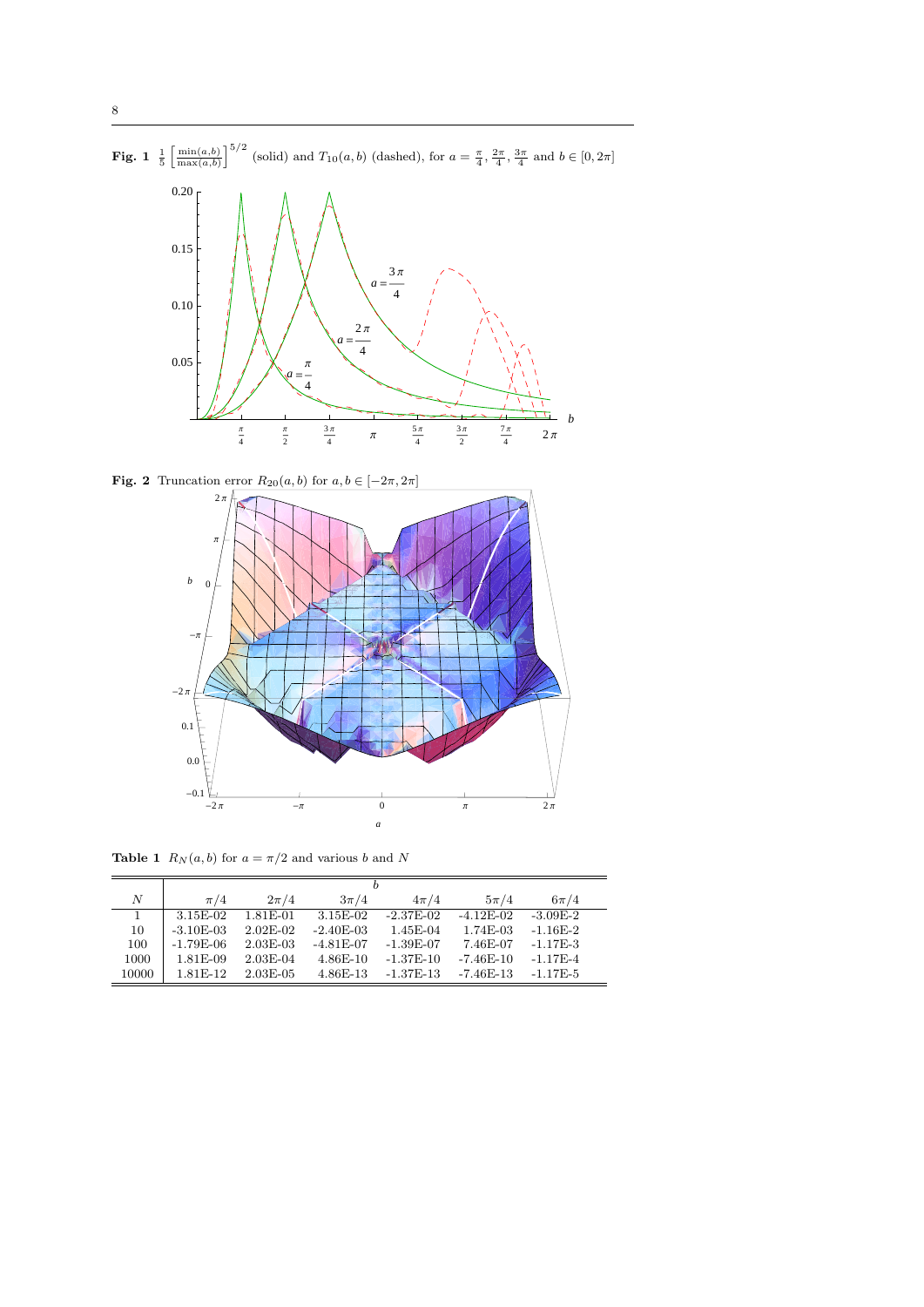#### 4 Numerical results

The efficient and accurate computation of the  ${}_2F_1$  function in [\(17\)](#page-4-1) can be numerically challenging [\[16\]](#page-9-20), and we note that Corollary 1 provides a new route to its evaluation. Because the numerator is bounded  $|J_\mu(at) J_\mu(bt)| \leq 1$  [\[20,](#page-9-13) 13.42 (10)], the Weierstrass M-test shows that the series converges uniformly as long as  $\mu + \nu - 2k > 1$  and  $\mu, \nu > 0$ .

To explore the rate of convergence of the sum in Corollary 2, we choose  $\nu = 5/2$ . The exact value of the integral is

$$
\int_{0}^{\infty} \frac{J_{5/2}(at)J_{5/2}(bt)}{t} dt = \frac{1}{5} \sqrt{\frac{|a|}{a}} \sqrt{\frac{|b|}{b}} \left[ \frac{\min(|a|, |b|)}{\max(|a|, |b|)} \right]^{5/2}
$$
(22)

and truncation of the infinite series yields the finite sum

$$
T_N(a,b) = \sum_{n=1}^{N} \frac{J_{5/2} (an) J_{5/2} (bn)}{n}
$$
 (23)

and a truncation error

$$
R_N(a,b) = \frac{1}{5} \left[ \frac{\min(|a|,|b|)}{\max(|a|,|b|)} \right]^{5/2} - \sqrt{\frac{|a|}{a}} \sqrt{\frac{|b|}{b}} T_N(a,b). \tag{24}
$$

The integral in (22) and sum in (23) are illustrated in Figure 1 and their difference (24) is shown in Figure 2 and Table 1.

The truncation errors in Table 1 reveal that the rate of convergence of the Bessel sum is strongly dependent on the value of a and b. For  $b = 2\pi/4$  and  $b = 6\pi/4$ , the truncation error appears to decay as  $1/N$  but, for the other values of b, it appears to decay as  $1/N^3$ . Although these empirical results are interesting, we have not been able to determine analytically the decay behavior as a function of a and b.

The excellent agreement in Figure 1 and apparently flat plateau in Figure 2 strongly suggest that Corollary 2 is true over the larger domain  $|a|+|b| < 2\pi$ . However, we have not yet managed to find a proof for this.

### 5 Concluding remark

We provide a rigorous proof that the identity  $(5)$  is valid on the square domain  $a, b \in (0, \pi)$ . A numerical study indicates that the rate of convergence of the sum in the identity is sensitive to the values of  $a$  and  $b$  and further work to quantify this would be helpful. Generalization of the identity is possible and should be explored in the future work.